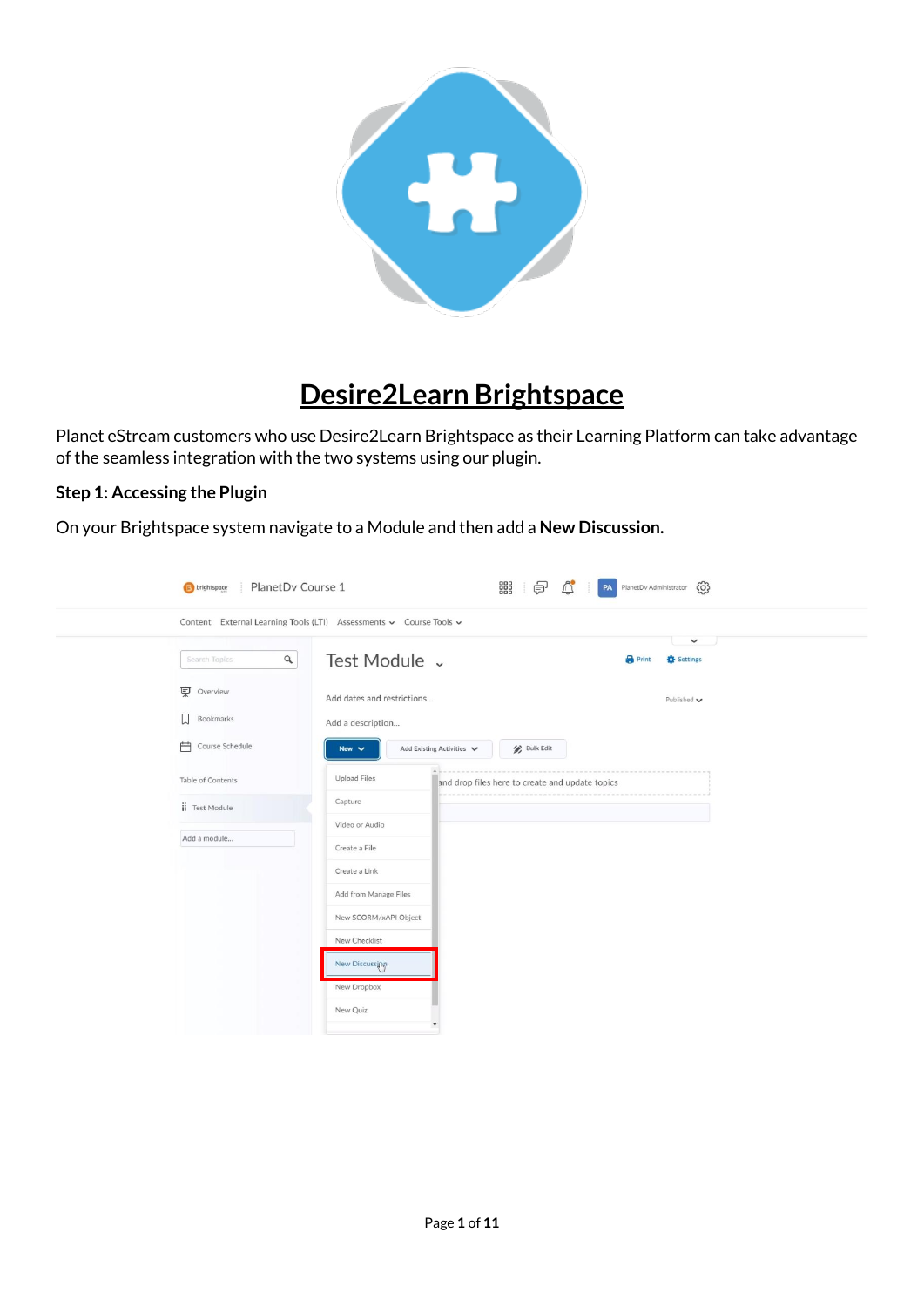Next click on **Insert Stuff** on the text editor. This function will allow you to begin adding in content.



Now, select **Planet eStream** from the list of options.

| <b>B</b> brightspace | PlanetDv Course 1               | 器<br>$\blacksquare$<br>÷ | PA PlanetDv Administrator<br>{0}     |
|----------------------|---------------------------------|--------------------------|--------------------------------------|
| Content Exte         | <b>Insert Stuff</b>             |                          | $\times$<br>$\overline{\phantom{a}}$ |
| Create               | YouTube<br><b>••</b> Flickr     |                          |                                      |
| Enter a Title        | Insert Link<br>$\sigma^{\circ}$ |                          |                                      |
| Instructions         | <b>Enter Embed Code</b><br>⊕    |                          |                                      |
| $D - C$<br>ď         | Planet eStream Demo<br>Ø        |                          | 0.0.0                                |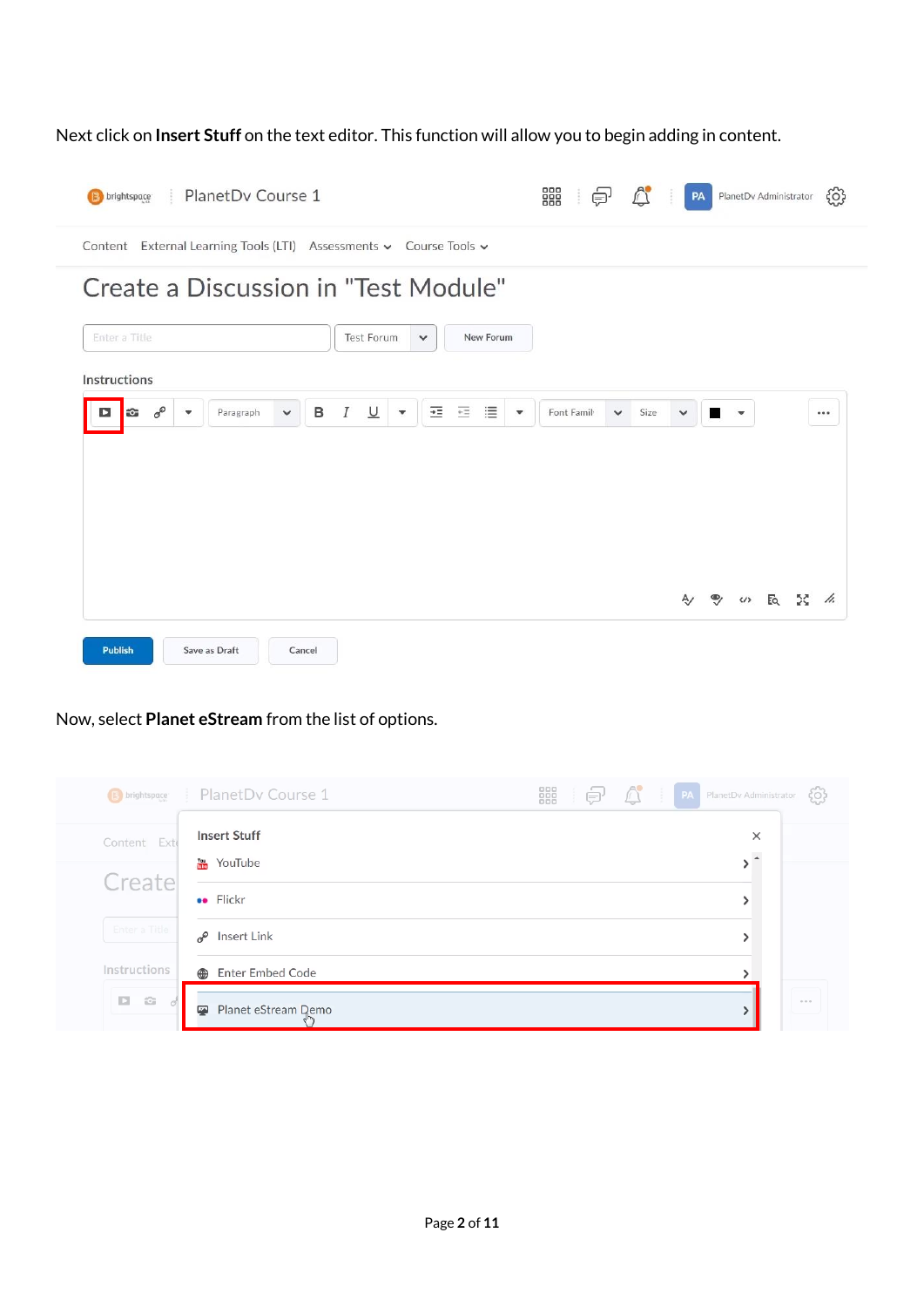You will now be presented with the Planet eStream content area. There are a selection of different options that you can use to share media from Planet eStream into Brightspace or add media to Planet eStream via Brightspace.

|               | Planet eStream Demo              |             |                    |                                              |                                                                        | $\Delta$                       |  |
|---------------|----------------------------------|-------------|--------------------|----------------------------------------------|------------------------------------------------------------------------|--------------------------------|--|
| Create        |                                  |             |                    |                                              |                                                                        | Mr Popplewell                  |  |
| Enter a Title | $\mathsf \Omega$<br>Media Umyary | 1<br>Upload | TV & Radio Archive | $\bigoplus_{\text{EPG}}$                     | $\bigcirc$<br>Web Recorder                                             | $\mathcal{A}$<br>Photo Library |  |
|               | Enter keywords.                  |             | Q                  | $\bigdownarrow_{2}^{A}$ Order By : Relevance | $\begin{tabular}{ll} \quad \textbf{Direction : Default} \end{tabular}$ |                                |  |
| Instructions  |                                  |             |                    |                                              |                                                                        | $\Theta$ Show Filters          |  |
|               |                                  |             |                    |                                              |                                                                        |                                |  |
|               |                                  |             |                    |                                              |                                                                        |                                |  |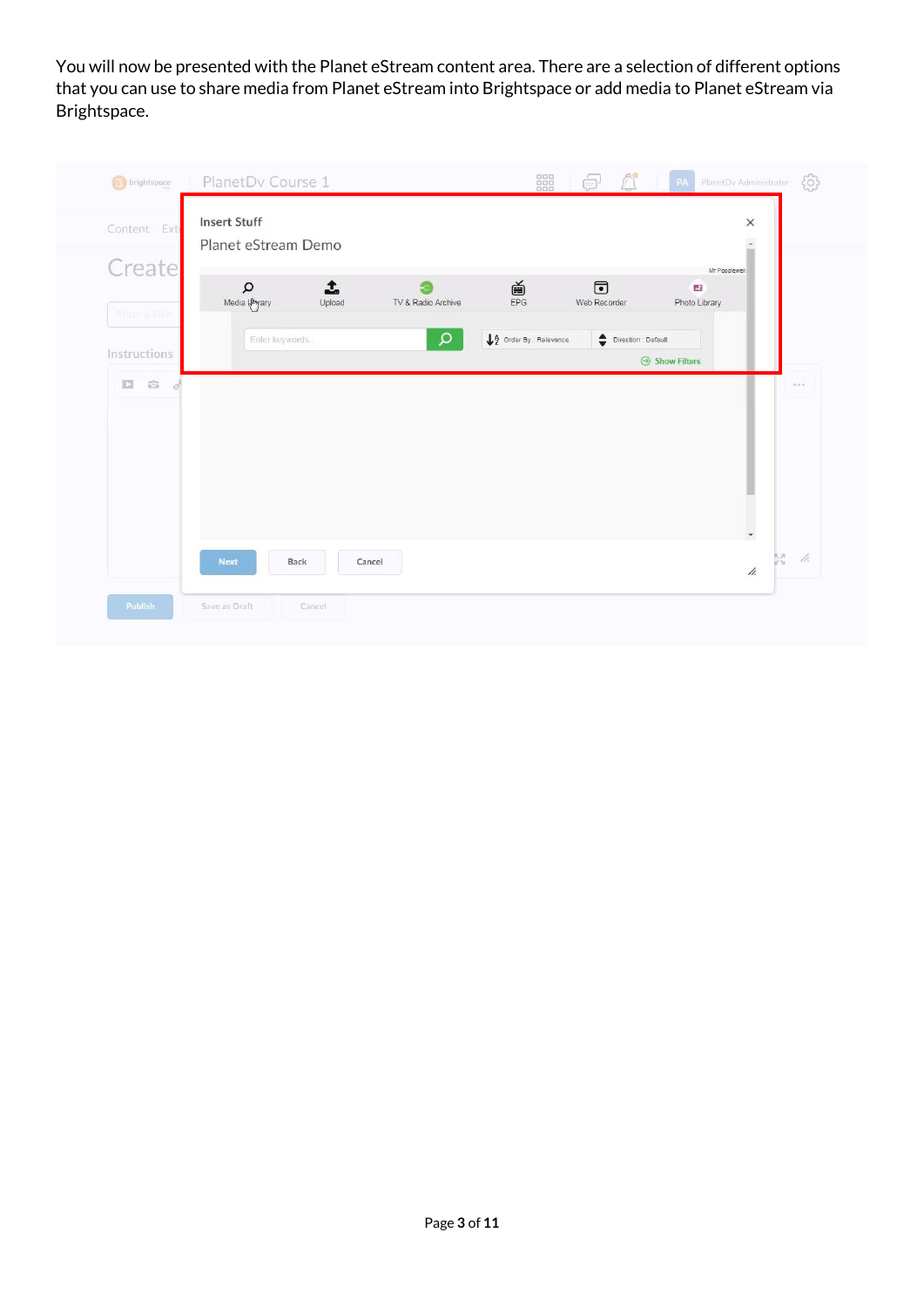### **Step 2: Accessing Content**

The Planet eStream plugin provides several options to either add content to eStream via Brightspace or pull existing eStream content in for sharing on a Brightspace page. These options are shown along the top and they will be related to your permissions within Planet eStream and any modules that your organisation subscribes to.



#### **Media Library**

The first option you have is to search your Planet eStream Media Library for video content within eStream that you want to share with Brightspace. Enter your search terms in the search bar and use the magnifying glass icon to search for content. You can filter your search to show different types of content should you wish. If you do a search for a specific piece of media, it will return all the results that match you search; you then have a few options.

You can select the entire video by clicking on the thumbnail. If you want to preview this use the Eye icon, then click **Select Item**. You can also select any chapters from within that video or clip. Finally, you can embed quiz timelines from that clip.

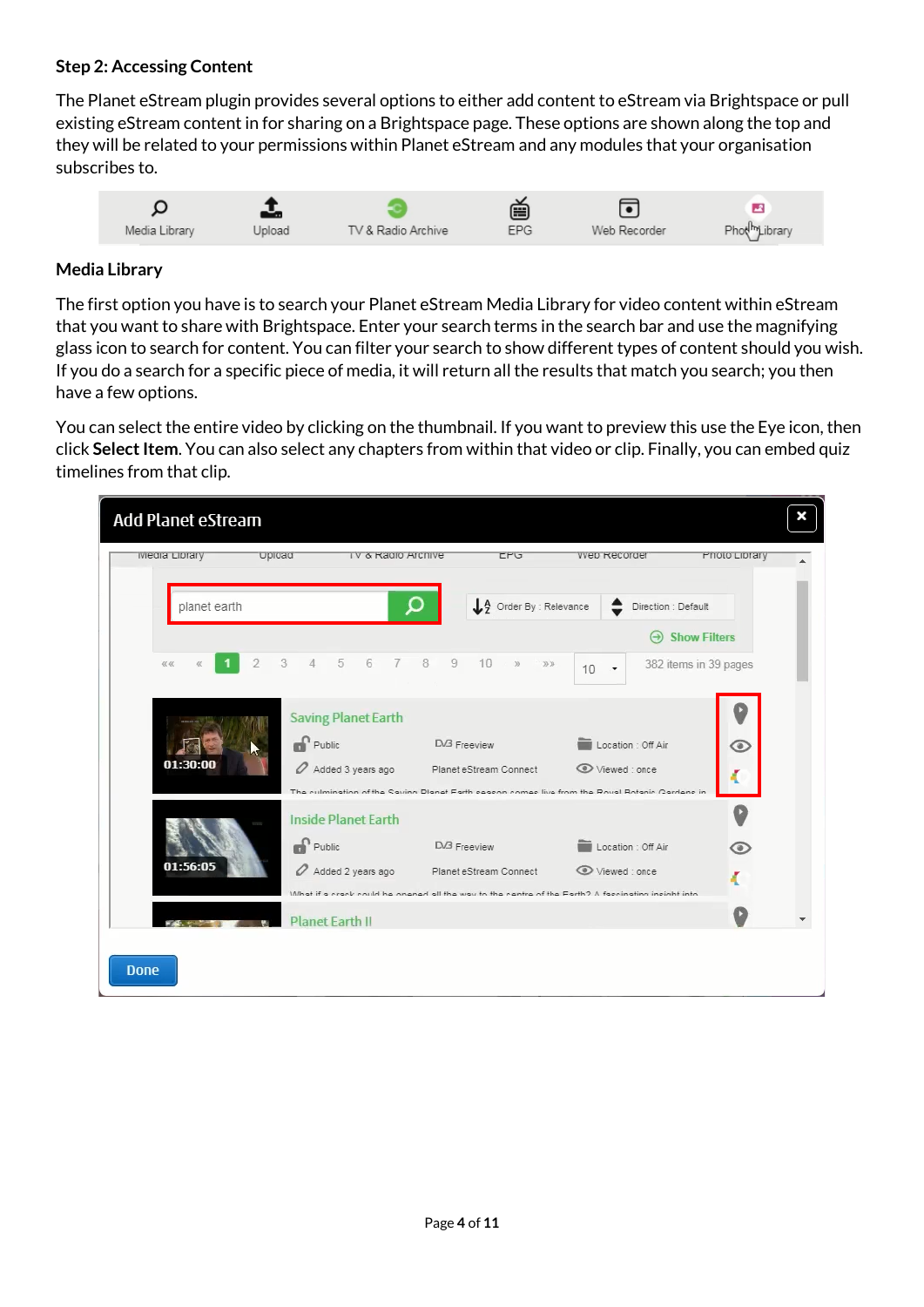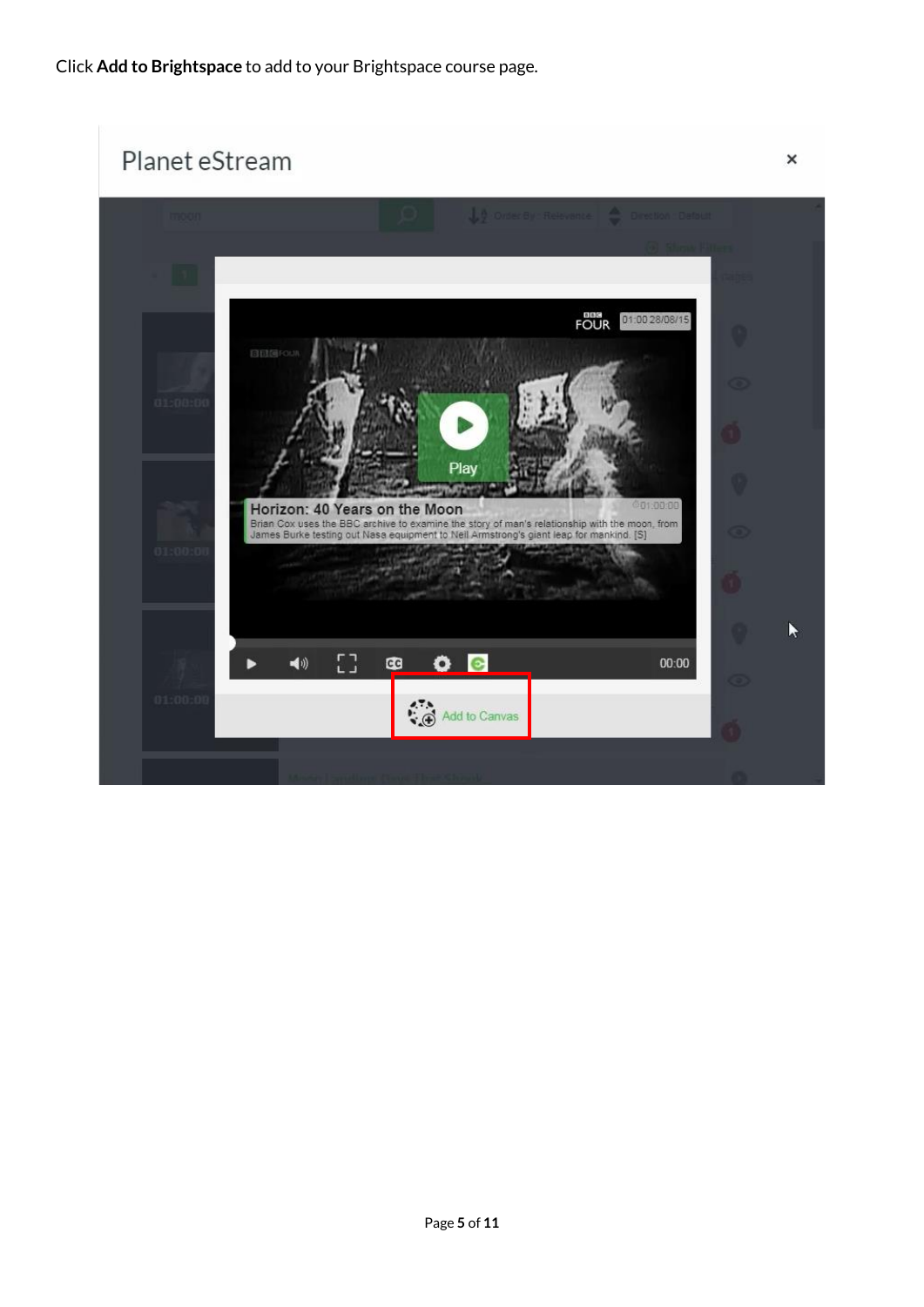#### **Uploading Video Content**

You can upload content to your Planet eStream system via Brightspace. Once the video has been converted by Planet eStream it will available to view in eStream and automatically embedded on to the Brightspace page.

You can upload video or audio files, documents or YouTube embeds in the same way as you can through the eStream interface.

Select **Upload** from the plugin options and then upload your media following the same steps as uploading directly into Planet eStream.

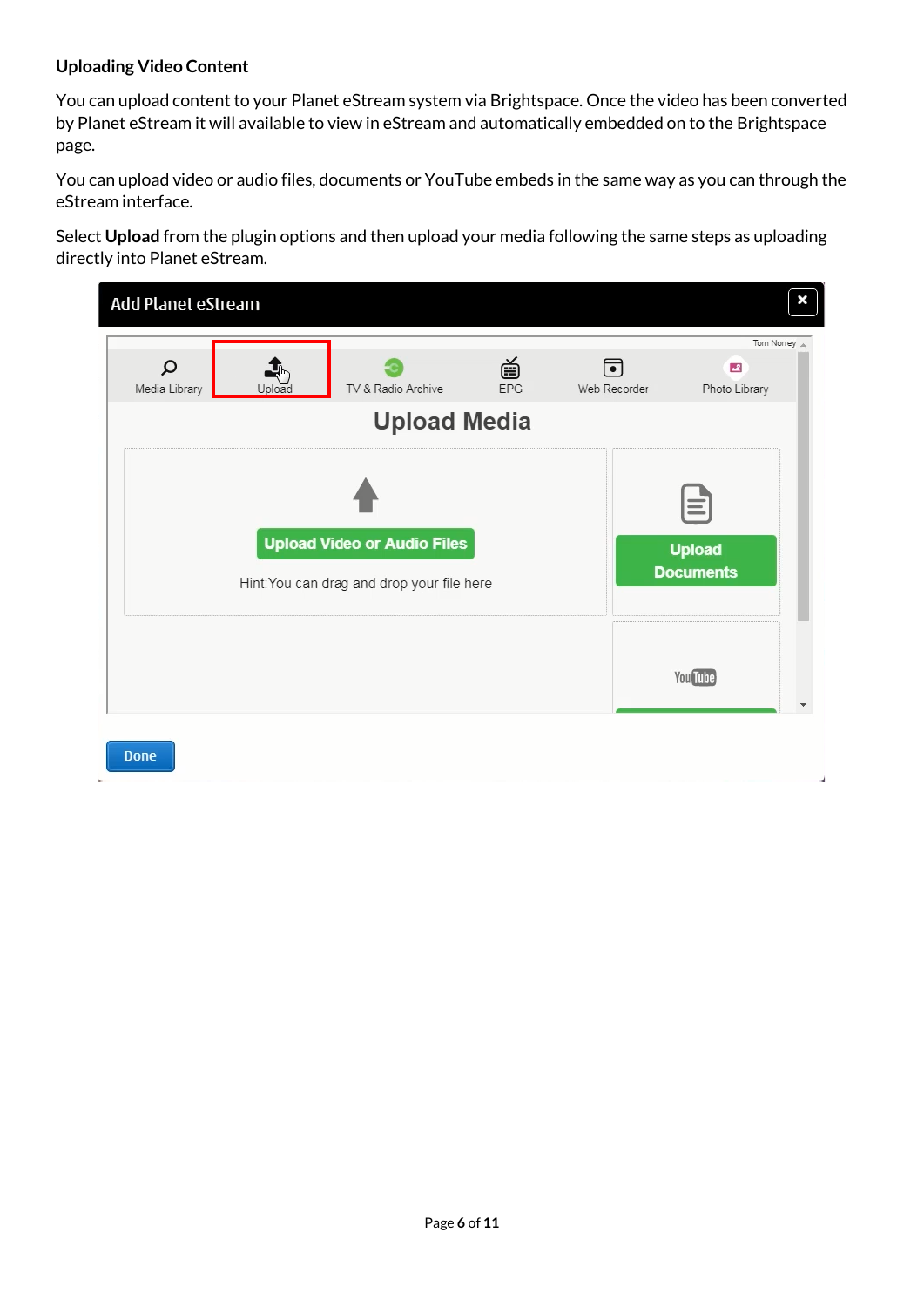While the video is converting, you'll see a placeholder on Brightspace that will say 'this video will be available soon' and once that's done the video will be automatically embedded into Brightspace and uploaded to eStream.

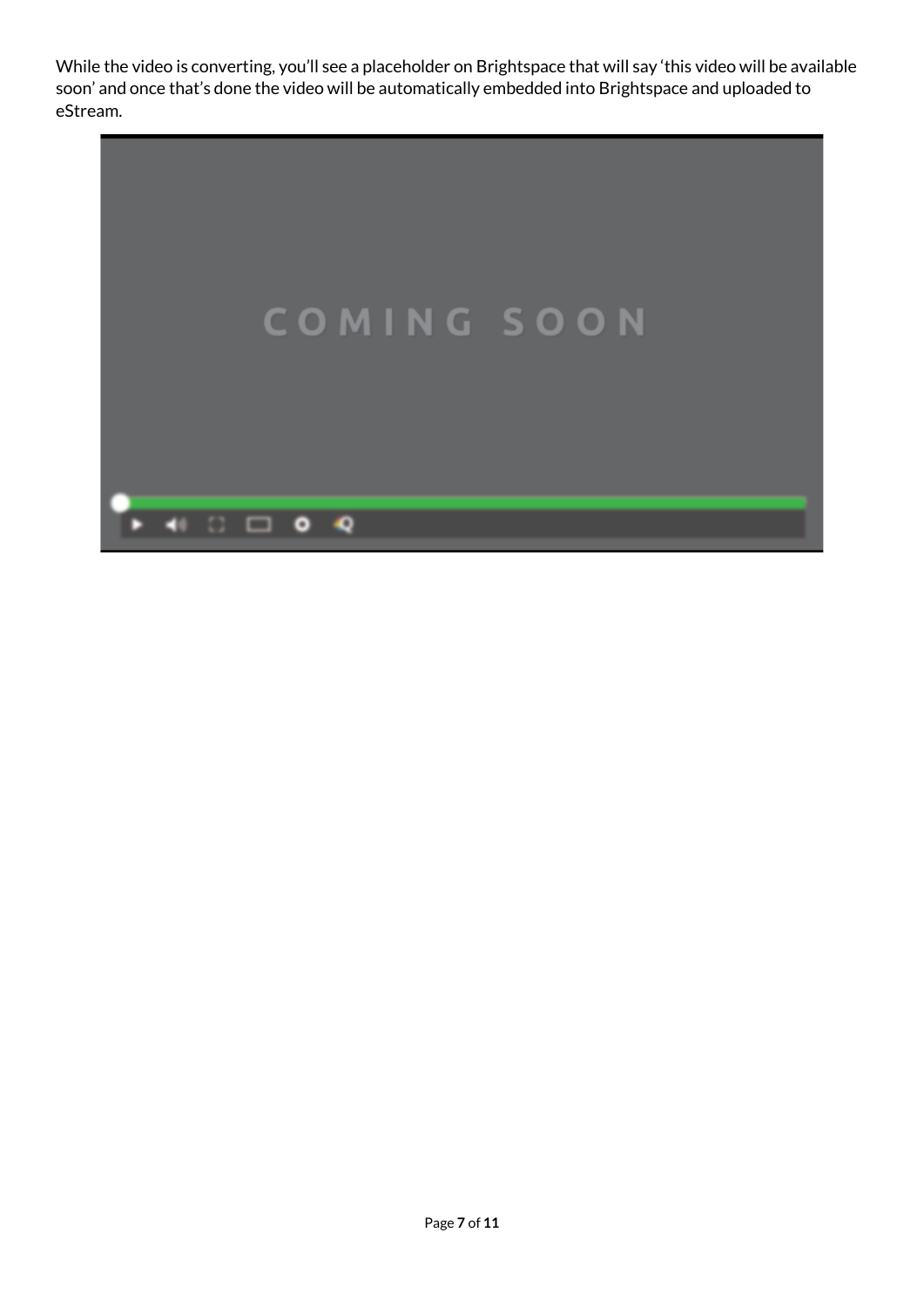#### **TV & Radio Archive Content**

You can search Connect directly via Brightspace and import from the archive into Planet eStream.

To do this select **TV and Radio Archive.**

You can then search connect and add content. When you add this content via Brightspace it will automatically add it to your eStream site, and you'll see a placeholder while the content is being converted.

| Add Planet eStream                                                                                                                                                                 |                                                                |                 |  |
|------------------------------------------------------------------------------------------------------------------------------------------------------------------------------------|----------------------------------------------------------------|-----------------|--|
| Search our extensive archive of over 2 million broadcast TV and radio programmes<br>and discover educational content to add to your Planet eStream Media Library<br>Search Connect | for connect<br><b>TV &amp; Radio Archive</b><br><b>Details</b> | Subtitles       |  |
| TV                                                                                                                                                                                 | <b>T</b> FILTERS<br>Radio                                      | Select Channels |  |
| <b>Done</b>                                                                                                                                                                        |                                                                |                 |  |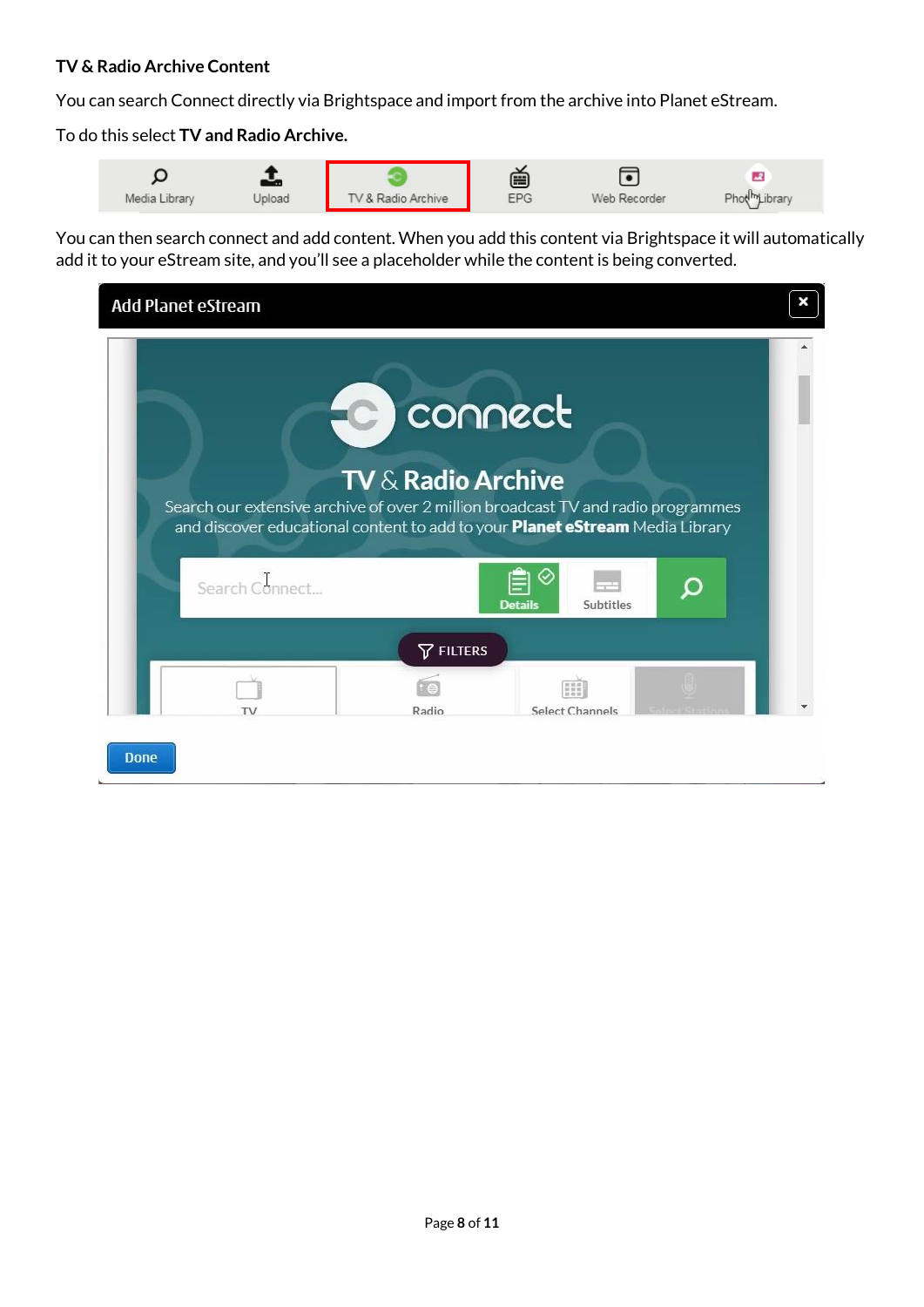#### **Recording TV and Radio Using the EPG**

You can use the Planet eStream EPG via Brightspace in the same way that you would directly in Planet eStream by selecting **EPG**.



Select a programme to record it and once it has been added to Planet eStream it will automatically be embedded into the Brightspace course page. In the interim a placeholder will be shown.

|                                          |                                                           |                                           |                                    | <b>Planet e Stream</b>          |                                                 |                                                         |                               |                               |                                 |                          |
|------------------------------------------|-----------------------------------------------------------|-------------------------------------------|------------------------------------|---------------------------------|-------------------------------------------------|---------------------------------------------------------|-------------------------------|-------------------------------|---------------------------------|--------------------------|
| $12am - 2$                               | $3 \cdot 5$<br>6.8                                        | 9.11                                      | 12pm . 2                           | $3-1$<br>5 <sup>5</sup>         | 6.8                                             | 9.11                                                    | ,                             | $\mathcal{L}$                 | dd/r                            | ⋟                        |
| one<br><b>BBCONEHD</b>                   | <b>Escape to the Country</b><br>3pm<br>45 mins            | The Customer It Always<br>Right<br>3:45pm |                                    | 45 mins                         | <b>Antiques Road Trip</b><br>4:30pm             |                                                         | 45 mins                       | <b>Pointless</b><br>5:15pm    |                                 | 45 mins                  |
| TWO <sup>-O</sup><br><b>BBC TWO HD</b>   | Details<br><b>World Snooker: Crucible Classics</b><br>2pm | 120 mins                                  | Details<br><b>Eggh</b> eads<br>4pm | 30 mins                         | Details<br>Len and Ainsley's Big Food<br>4:30pm |                                                         | 45 mins                       | Details<br>Flog It!<br>5:15pm |                                 | 45 mins                  |
| ń<br><b>ilw®</b><br><b>ITVHD</b>         | Details<br><b>Tenable</b><br>3pm                          | 60 mins                                   | Details<br>4pm                     | Tipping Point                   |                                                 | 60 mins                                                 | Details<br>The Chase<br>5pm   |                               |                                 | 60 mins                  |
| п<br>Channel 4HD                         | Details<br>A Place in the Sun<br>3pm                      | 60 mins                                   | Details<br>4pm                     | Escape to the Chateau: DIY      | 60 mins                                         | Details<br>Kirstie: Keep Crafting and<br>5pm<br>60 mins |                               |                               |                                 |                          |
| Channel 5 HD                             | <b>Details</b><br>My Mother's Stalker<br>$2:15$ pm        | 105 mins                                  | Details<br>Friends<br>4pm          | 30 mins                         | <b>Details</b><br>Friends<br>4:30pm             | 30 mins                                                 | Details<br>5 News At 5<br>5pm | 30 mins                       | Details<br>Neighbours<br>5:30pm | 30 mins                  |
| <b>BBB</b><br>FOUR<br><b>BBC Four HD</b> |                                                           |                                           |                                    | <b>Channel Not Broadcasting</b> |                                                 |                                                         |                               |                               |                                 |                          |
|                                          |                                                           |                                           |                                    | D.                              | Details                                         |                                                         | Details                       | Details                       | D                               | $\overline{\phantom{a}}$ |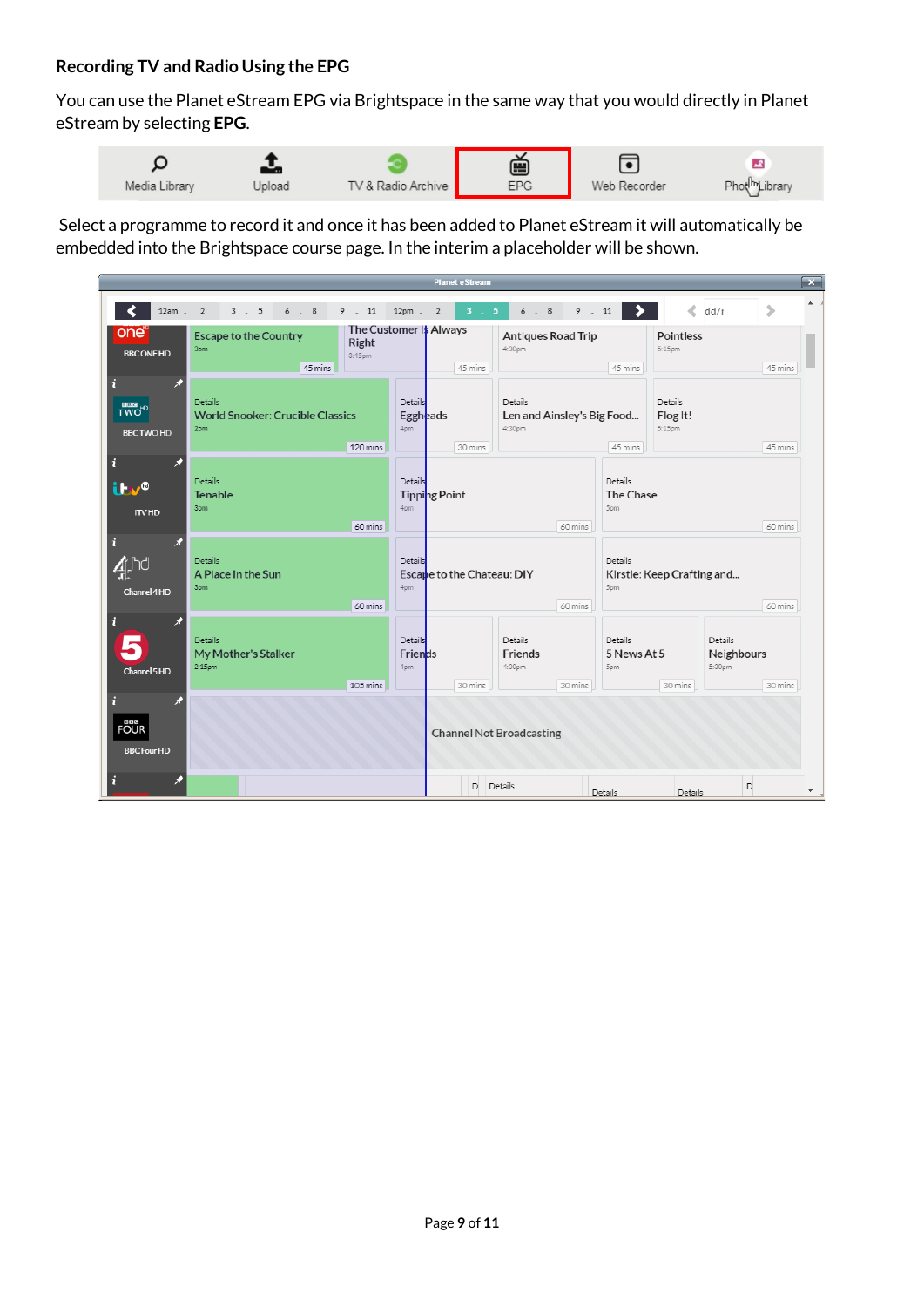#### **Web Recorder**

Select **Web Recorder** to launch the Web Recorder directly within Brightspace. The Web Recorder allows you to capture live sources directly within the browser, which you can do directly within Brightspace when using the eStream plugin.

It works in the same way as the web recorder within the main Planet eStream system. Click on the cog icon to change sources or turn on picture-in-picture mode.



Once you have finished recording, a placeholder will be added to the Brightspace page while the video is processed.